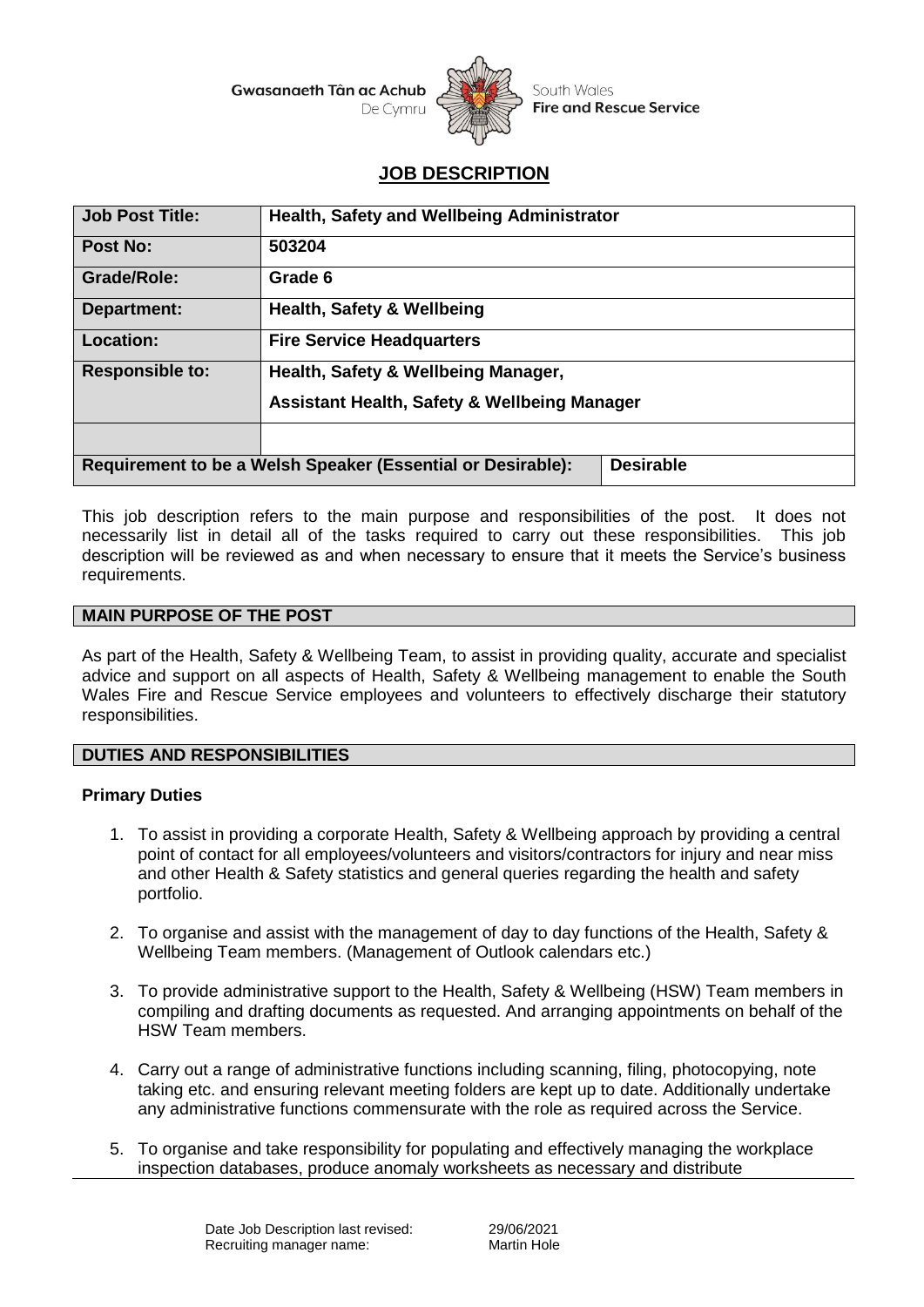**Gwasanaeth Tân ac Achub** 



appropriately, ensuring all inspection reports are uploaded onto the intranet in a timely manner. And keep managers informed of the currency of the workplace inspection programme.

- 6. To organise all Health & Safety Workplace Inspections and liaise with relevant groups including, OAST, Station Managers, Business Fire Safety and Building Maintenance and Facilities and Safety Representatives to ensure all parties are available on the schedule.
- 7. To be responsible for the continual development and maintenance of a robust ICT intranet based Health & Safety management system for ease of access for all staff and to populate this system as and when required.
- 8. To assist in the development of Health, Safety & Wellbeing strategies, support plans and develop communication methods within the Service.
- 9. To assist in the development, maintenance and recording of systems for performance management indicators.
- 10. To manage and populate a Health, Safety & Wellbeing database with information from numerous Health & Safety activities including, workplace inspections, accident reports, risk assessments, near misses etc. and produce reports as and when required.
- 11. To identify KPI trends as the first point of the process and bring these to the attention of the Health, Safety & Wellbeing Manager, ensuring analysis of essential data and statistical reports are developed to help manage the process, ensuring effective control measures can be implemented.
- 12. To compile and forward incident reports to the enforcing authority as required under the Reporting of Injuries, Diseases and Dangerous Occurrences Regulations 2013. (RIDDOR)
- 13. To proactively engage with nominated Investigating Officers and gather and compile supporting documentation following a safety event and prepare a folder of evidence for the Service's insurance team.
- 14. To manage the Health, Safety & Wellbeing 'helpdesk' providing a central point of contact for staff for any Health, Safety & Wellbeing issues via online 24/7 recording system, telephone and general email account etc.
- 15. To represent the Service in connection with Health, Safety & Wellbeing on working parties/groups/committees and panels both internally and externally, where necessary.
- 16. To assist in the promotion of a positive, Health, Safety & Wellbeing culture and demonstrate a commitment to continuing personal development.
- 17. To prepare documentation for the presentation of the Health, Safety & Wellbeing Training Programme in conjunction with the Training & Development department.
- 18. To support and attend Health & Safety Committee meetings as necessary and prepare relevant Health & Safety statistics and reports.
- 19. Support the Health, Safety & Wellbeing Team by attending and representing the team on meetings to help ensure team availability as and when necessary.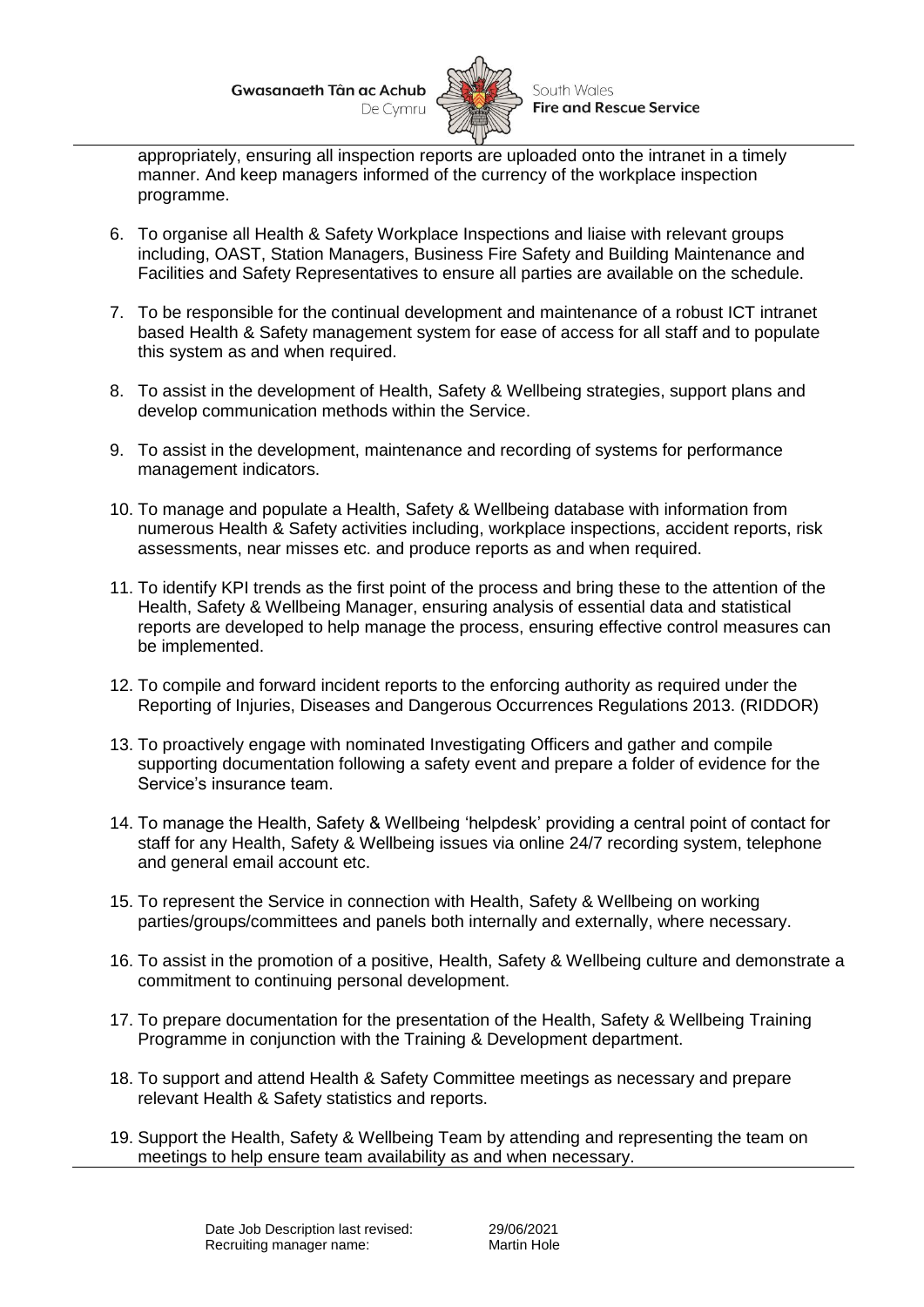**Gwasanaeth Tân ac Achub** 



- 20. To provide and administration function during Health, Safety & Wellbeing team meetings and assist in the development of strategies, policies and procedures, and support plans in relation to Health & Safety to achieve the Service's aims and objectives.
- 21. To undertake CoSHH Assessments and manage the Services online CoSHH folder ensuring it is up to date, liaise with suppliers to obtain and utilise Material Safety Data Sheets (MSDS) in line with current legislation. Training will be provided.
- 22. To assist with undertaking DSE Assessments and provide necessary training on set up of workstations compile reports as required for staff based at FSHQ and where necessary across the Service when cover is required providing any equipment as identified and liaising with third party providers when necessary, in line with current legislation. Relevant training will be provided.
- 23. Responsible for ordering replacement stock and supplies for DSE Assessments and First Aid for FSHQ.
- 24. Carry out sound measurement surveys and compile a report/risk assessment on findings. Relevant training will be provided.
- 25. To assist with budget recording and maintenance in relation to the service's eyesight test budget.
- 26. Arrange calibration of equipment and liaise with supplier to ensure annual compliance.
- 27. To work with the Services Information, Governance and Compliance Team to ensure any sensitive information within the Health, Safety & Wellbeing Team is managed effectively within the guidelines of GDPR.

## **General Duties**

- 28. To assist the Health, Safety & Wellbeing Team to achieve their actions as identified within the Directorate and Departmental Plans.
- 29. To assist in the development of and issue safety critical guidance as and when appropriate.
- 30. To review and update the risk assessment library on a periodic basis.
- 31. To manage the layout and content of the Health, Safety & Wellbeing Intranet site, ensuring information is up to date and relevant.
- 32. To assist in the development and issue of a Health, Safety & Wellbeing update for the Service Newsletter as required.
- 33. To liaise with other organisations where appropriate e.g. other FRS, in the quest of efficiency, effectiveness and economic use of resources.
- 34. To be responsible for organising and maintaining first aid facilities/equipment within FSHQ, and updating the RedKite system for audit purposes.